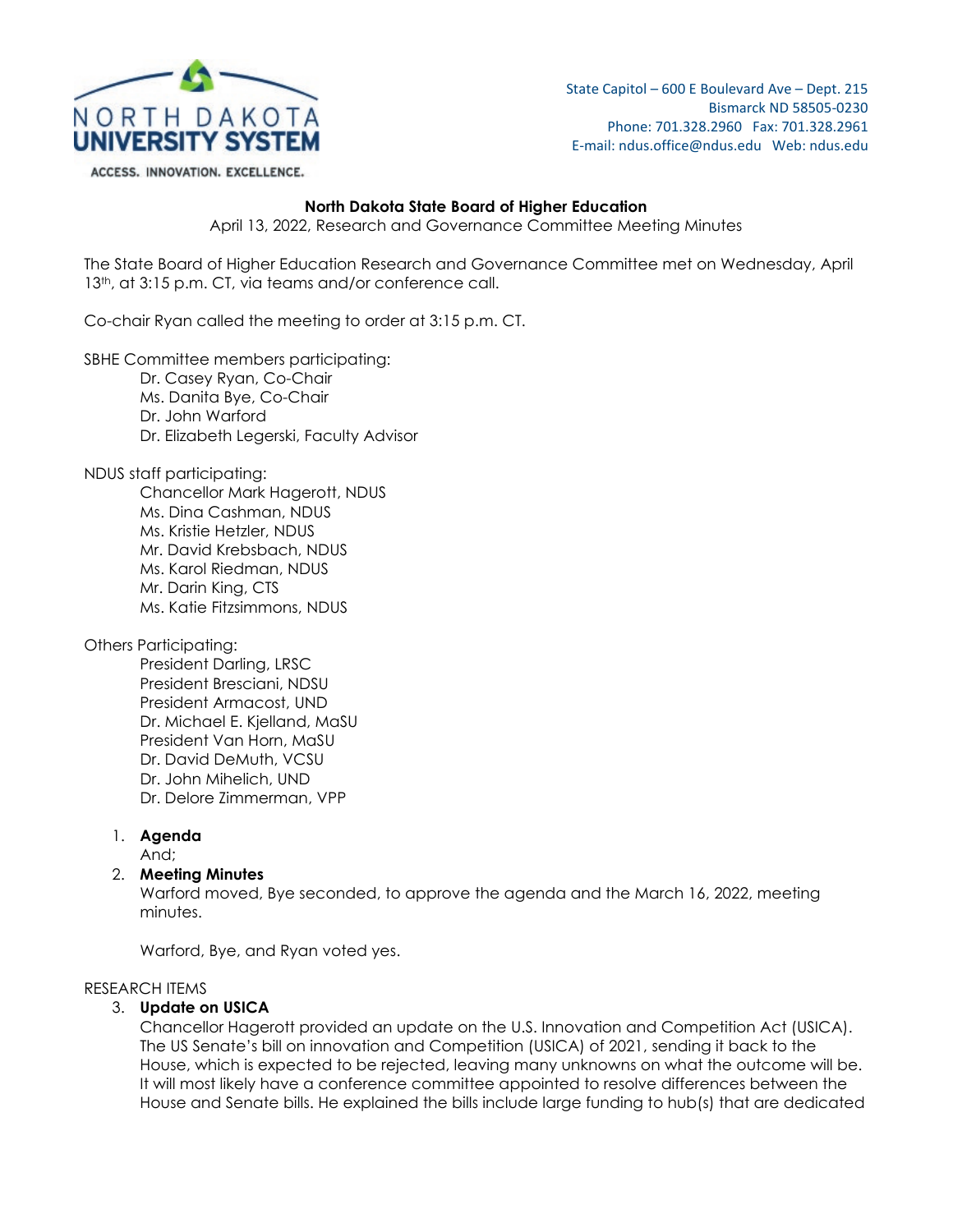to low population states; however, the House bill (American Competes Act) and is more of an EPSCOR driven. He stated that conversations have happened with the Governor's office and the Commerce department regarding pulling more business partners in to collaborate, including individuals from Valley Prosperity.

The RGC Committee discussed supporting one bill over the other, expanding support through state and private businesses sector, being proactive on the academic needs, North Dakota politics, and having no delegation on the key committee.

Mr. Mihelich noted that passing of the bill is for authorization and the funding piece would follow, so there is time to organize well and work through some of the details.

Chancellor Hagerott stated that one of the ten hubs in the bills has been identified as a low population area/demographic and if Senator Tester of MT continues to support our concept and collaborates with ND, we need to keep momentum to move forward and strategize.

Dr. Mihelich stated that both him and Dr. Fitzgerald have been and will continue to work on committees that involve the five-state consortium, ND, SD, MT, WV, and VT.

### 4. **Update on Working Group**

Dr. Mihelich stated that him and Dr. Fitzgerald from NDSU formed a working group based on the work RGC has done for research across the system. The group involves other researchers from the other institutions in the system and is a pathway for collaboration and communication. The group will share ideas, organize strategic efforts on research, cultivate, and collaborate across the system. The working group provides insight on what others are doing and working and opens opportunities to assist one another. The group is an informal network that anticipates meeting three or four times a year, more often if need be.

#### 5. **Update on Legacy plans**

Dr. Ryan invited Dr. Zimmerman that represents the Valley Prosperity Partnership (VPP) to talk about the research document developed over the last couple years. The document will be used to propose permanent research funding for the research universities and other nine campuses within the NDUS. Dr. Zimmerman stated there is an upcoming meeting scheduled that includes VPP, VPs of Research, the Chancellor, and Chair Ryan to review the Legacy Plan created, create the message, and reach out to legislators to support. The goal is to acquire additional funding for research and expand a coalition across the state.

#### GOVERNANCE ITEMS

#### 6. **SBHE Self-Assessment**

Ms. Dina Cashman proposed a timeline for next steps regarding the draft [SBHE Self-Assessment](https://ndusbpos.sharepoint.com/:b:/s/NDUSSBHE/EdkwPzX0XNBNoiMly7vJtiABbqjMGcgCD7WHrsAiOXPGOg?e=4C7qWu) data. The committee members agreed that Co-chair Bye will work with Ms. Cashman, the Chancellor, and legal counsel and streamline the data into a summary format to move forward to the full Board. If the full Board approves on April 28<sup>th</sup>, the data will return to the SBHE Governance Committee to identify the top priorities for the Board to address during the upcoming retreat in May and/or June timeframe.

#### 7. **Chancellor's Evaluation Process**

Ms. Karol Riedman reviewed a proposal for the *chancellor's evaluation process* and timeline. The Chancellor's Cabinet members have already completed an anonymous Qualtrics survey and SBHE Chair Ryan stated he would be having informal conversations with each President for further input. Chair Ryan also requested that the system office staff complete a Qualtrics survey for the Board to review.